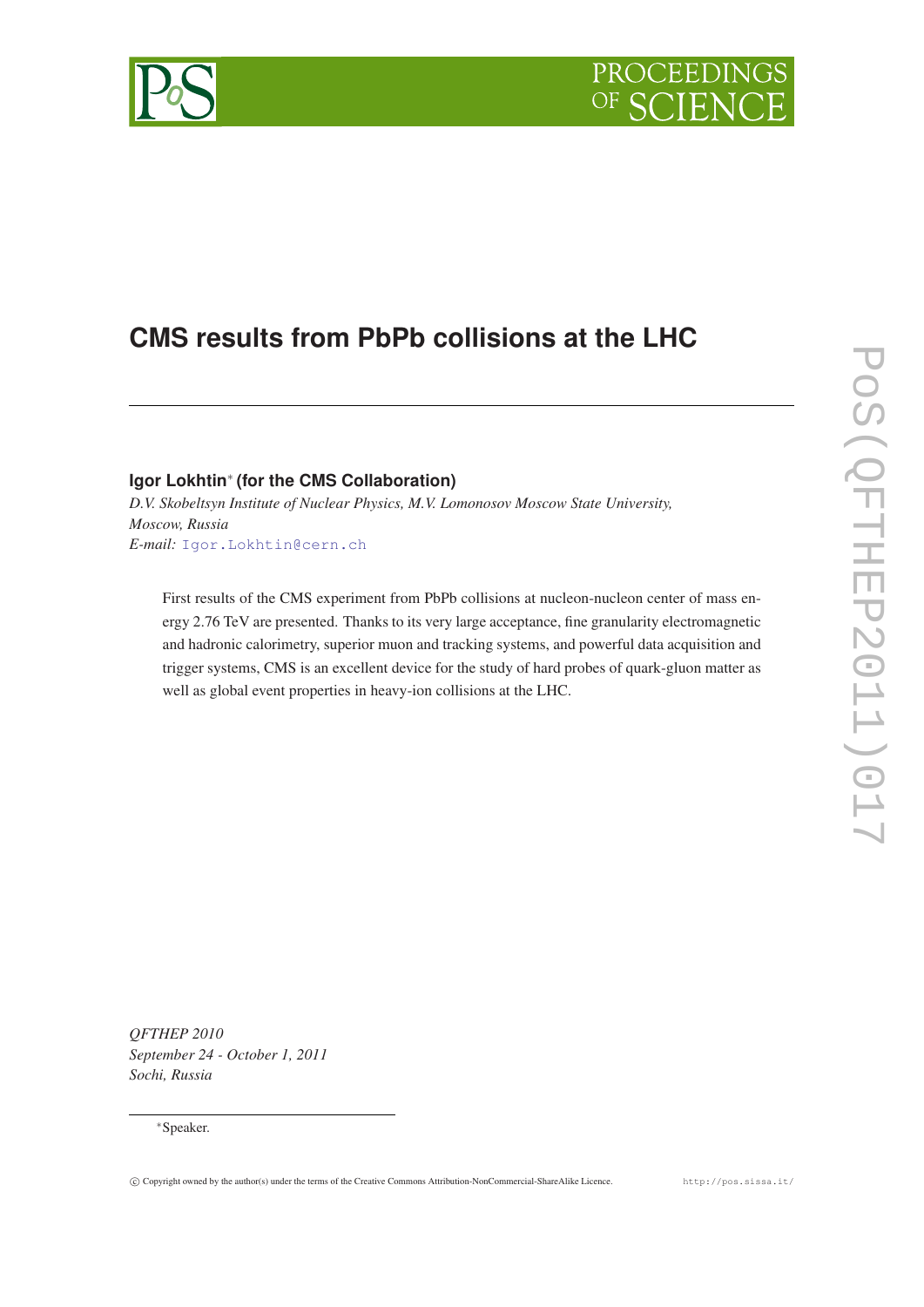#### 1. Introduction

The study of the fundamental theory of the strong interactions (Quantum Chromodynamics, QCD) in the regimes of extreme densities and temperatures is one of the primary goals of the modern high energy physics. The experimental and phenomenological study of multiple particle production in ultrarelativistic heavy-ion collisions is expected to provide valuable information on the (thermo)dynamical behavior of QCD matter in the form of a quark-gluon plasma (QGP), as predicted by lattice QCD calculations. The particular urgency of above topic is related to the begin of operation of the CERN Large Hadron Collider (LHC) with heavy-ion beams. The LHC currently delivers nucleus-nucleus collisions at the energy  $\sqrt{s_{NN}} = 2.76$  TeV, which is 14 times higher than those of RHIC. Three LHC experiments (ALICE, ATLAS and CMS) have collected the data on various physical observables during the 2010 PbPb run.

A detailed description of CMS program to carry out a series of PbPb measurements has been presented in the special addendum to CMS Physics Technical Design Report [\[1\]](#page-14-0). Heavy ion observables accessible to measurement with CMS include:

- "Soft" probes: global particle and energy rapidity densities, elliptic flow and spectra of low transverse momentum hadrons. These observables are mostly sensitive to the space-time evolution of the system once thermalization has set in and thus carry information about the thermodynamical properties of the produced QCD matter.
- "Hard" probes: jets, photons, quarkonia, Z-bosons and high- $p_T$  hadrons, which are produced with high transverse momenta  $p_T$  or large masses  $M$  (much greater than the typical QCD scale of confinement:  $p_T$ ,  $M \gg \Lambda_{\text{OCD}} = 200 \text{ MeV}$ ). The hard probe production cross sections can be described in the framework of perturbative QCD theory. Such hard particles are produced at the very early stages of the evolution of the system and thus are potentially affected by final-state interactions as they traverse the produced medium. Modifications with respect to the "vacuum QCD" spectra and cross-sections measured in proton-proton collisions, provide direct information on the dynamical and transport properties of the system: initial parton densities, transport coefficient of the medium, critical energy density.

In this contribution, the overview of first results of the CMS experiment obtained from PbPb collisions at  $\sqrt{s_{NN}}$  = 2.76 TeV is presented. CMS recorded  $\mathcal{L}_{int}$  = 7.28  $\mu$ b<sup>-1</sup> of PbPb events in November 2010, and  $\mathcal{L}_{int} = 225 \text{ nb}^{-1}$  of pp events at  $\sqrt{s} = 2.76 \text{ TeV}$  in March 2011. For most hard probe studies the latter is used as a reference for the PbPb measurement.

#### 2. CMS detector and its operating with lead beams

CMS is a general purpose experiment at the LHC designed to explore the physics at the TeV energy scale [[2\]](#page-14-0). Since the CMS detector subsystems have been designed with a resolution and granularity adapted to cope with the extremely high luminosities expected in the proton-proton running mode, CMS can also deal with the large particle multiplicities anticipated for heavy-ion collisions. The central element of CMS is the magnet, a 13 m long, 6 m diameter, high-field solenoid (a uniform 3.8 T field) with an internal radius of  $\approx$  3 m. The tracker covers the pseudorapidity region  $|\eta| < 2.5$  and is composed of two different types of detectors: silicon pixels and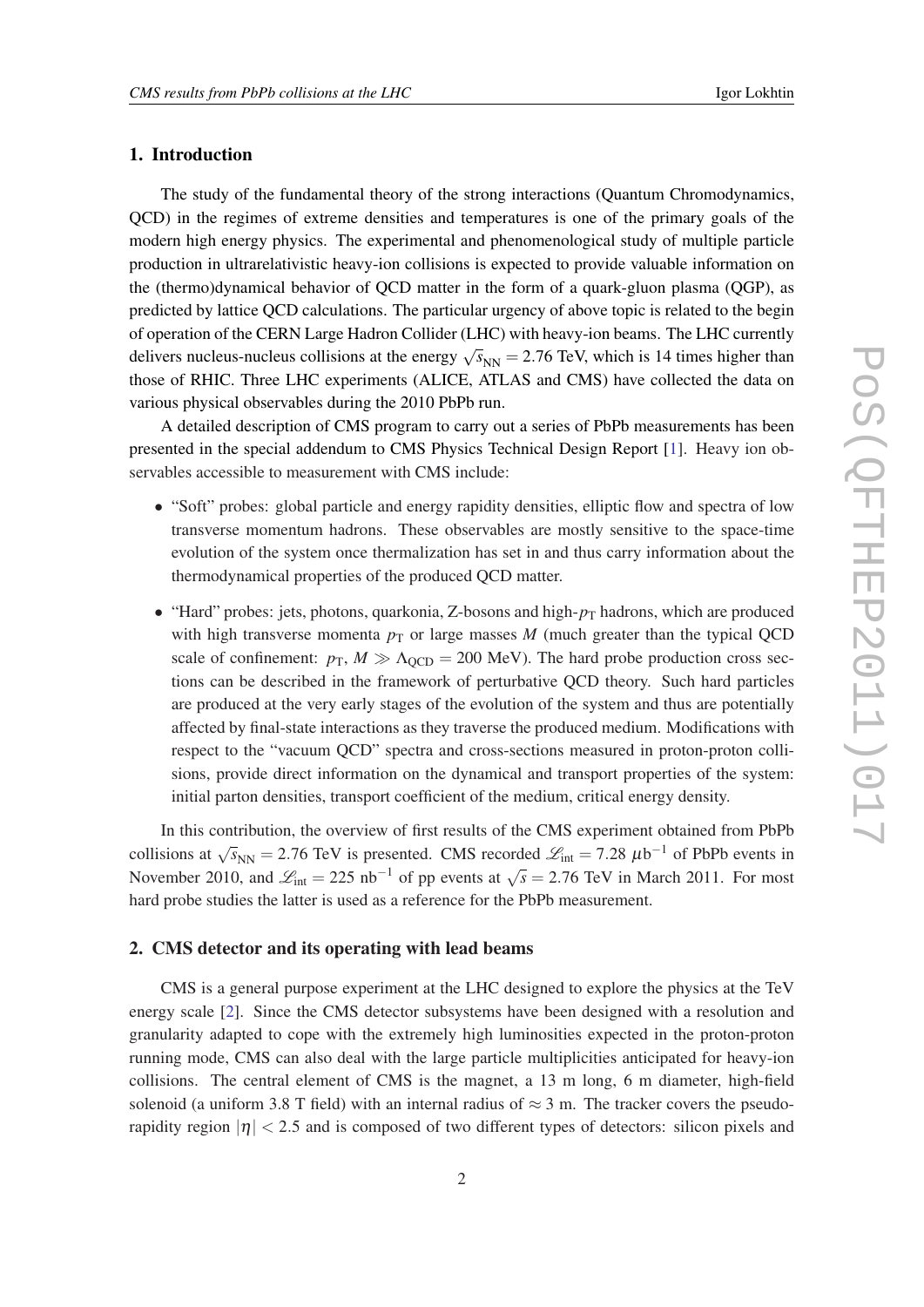silicon strips. The pixel detector consists of three barrel and two forward layers located close to the interaction region. Silicon strip detectors are divided into inner and outer sections and fill the tracker area with 10 layers in the transverse direction and 12 layers in longitudinal direction. The hadronic (HCAL) and electromagnetic (ECAL) calorimeters are located inside the coil (except the forward calorimeter, HF) and cover (including HF calorimeter) from −5.2 to 5.2 in pseudorapidity. The CMS muon stations cover the pseudorapidity region  $|\eta| < 2.4$  and consist of drift tube chambers (DT) in the barrel region,  $|\eta| < 1.2$ , cathode strip chambers (CSCs) in the endcap regions,  $0.9 < |\eta| < 2.4$ , and resistive plate chambers (RPCs) in both barrel and endcaps, for  $|\eta| < 2.1$ . Note that CMS is the largest acceptance detector at the LHC with unique detection capabilities also in the very forward hemisphere with the CASTOR (5.2  $\lt \eta \lt 6.7$ ) and a pair of Zero-Degree calorimeters (ZDCs,  $|\eta_{neut}| > 8.3$ ).

The CMS trigger and data acquisition systems were specially configured for the 2010 PbPb run to prepare for the large multiplicities. In particular, the silicon micro strip tracker and the ECAL and HCAL calorimeters were read out in non-zero suppressed mode, recording the information from all channels. The zero suppression was done during the offline processing using algorithms optimized for PbPb environment. The maximum inelastic PbPb collision rate achieved during the run was about 220 Hz, while the maximum rate that could be written to tape was about 140 Hz. CMS employed its flexible triggering system to select and write to tape all events containing high- $p<sub>T</sub>$  jets, photons and muons while recording a scaled-down random sample of minimum bias events. For analysis of heavy ion events, it is important to determine the event centrality – overlap in the transverse plane (or impact parameter) of the two colliding nuclei. In CMS, centrality was determined using the total sum of transverse energy in reconstructed towers from HF calorimeters. For some studies the energy carried by neutral spectator fragments measured in the ZDC was used as a cross-check of centrality determination. Centrality for specific event classes is expressed as a percentage of the inelastic nucleus-nucleus interaction cross section.

#### 3. Jets and photons

Studying the modification of jets as they are formed from high  $p<sub>T</sub>$  partons propagating through the hot and dense QGP has been proposed as a particularly useful tool for probing the produced matter's properties. Jets were reconstructed in PbPb collisions at CMS using primarily the calorimeter information in a data sample corresponding to an integrated luminosity of  $L_{int} = 6.7 \ \mu b^{-1}$ . Events having at least two jets with the leading (sub-leading) jet with transverse momentum  $p<sub>T</sub>$  of at least 120 (50) GeV/*c*, pseudorapidity  $|\eta| < 2$  and an opening angle  $\Delta \varphi_{12} > 2\pi/3$  were selected to study these medium effects.

The most striking observation is the large, centrality-dependent, imbalance in the energy of the two jets, as measured in the CMS calorimeters [\[3\]](#page-14-0). To characterize the dijet momentum balance (or imbalance) quantitatively, the asymmetry ratio  $A_J$  is used,

$$
A_{J} = \frac{p_{T,1} - p_{T,2}}{p_{T,1} + p_{T,2}}\,,\tag{3.1}
$$

where the subscript 1 always refers to the leading jet, so that  $A_J$  is positive by construction. The use of *A*<sup>J</sup> removes uncertainties due to possible constant shifts of the jet energy scale.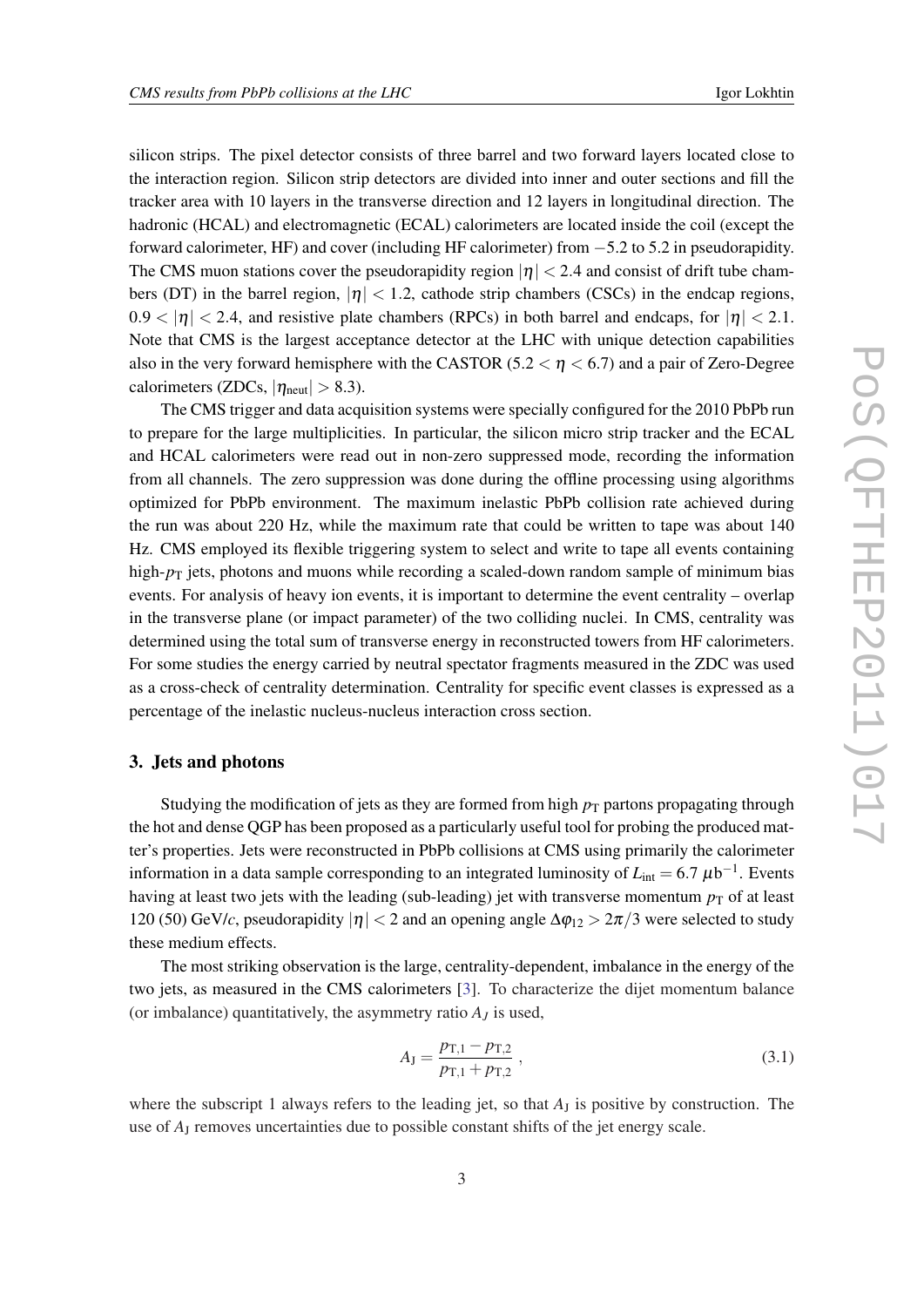

**Figure 1:** Dijet asymmetry ratio,  $A_J$ , for leading jets of  $p_{T,1} > 120$  GeV/*c*, sub-leading jets of  $p_{T,2} > 50$  GeV/*c*, and  $\Delta \phi_{12} > 2\pi/3$  for 7 TeV pp collisions (a) and 2.76 TeV PbPb collisions in several centrality bins: (b) 50–100%, (c) 30–50%, (d) 20–30%, (e) 10–20% and (f) 0–10%. Data are shown as black points, while the histograms show (a) PYTHIA events and (b)-(f) PYTHIA events embedded into PbPb data. The error bars show the statistical uncertainities [[3\]](#page-14-0).

In Fig. 1 (a), the  $A_J$  dijet asymmetry is calculated with PYTHIA event generator and compared to pp data at  $\sqrt{s}$  = 7 TeV. The data and Monte-Carlo simulations are found to be in excellent agreement. This observation, as well as the good agreement between PYTHIA events embedded into PbPb data and the most peripheral PbPb data shown in Fig. 1 (b), suggests that PYTHIA at √  $\overline{s}$  = 2.76 TeV can serve as a good reference for the dijet imbalance analysis in PbPb collisions. The centrality dependence of  $A<sub>J</sub>$  for PbPb collisions can be seen in Figs. 1 (b)-(f), in comparison to PYTHIA simulations embedded into PbPb data. The dijet momentum balance exhibits a dramatic change in shape for the most central collisions. In contrast, the PYTHIA simulations only exhibit a modest broadening, even when embedded in the highest multiplicity PbPb events. At the same time, the detector-level leading jet spectra in PbPb data and the corresponding results for PYTHIA events embedded into PbPb samples show good quantitative agreement in all centrality bins over the  $p<sub>T</sub>$  range studied. It confirms that the considered dijet configurations are presumably dominated by a "surface emission", when the dijet production vertex is close to the surface of the nuclear overlapping area. In this case one partonic jet escapes from the dense zone almost without interactions producing the leading hadronic jet, while a second partonic jet is affected by mediuminduced multiple interactions producing the "quenched" sub-leading hadronic jet. Strong increase in the fraction of highly unbalanced jets in central PbPb collisions compared with peripheral collisions and model calculations, is consistent with a high degree of jet quenching in the produced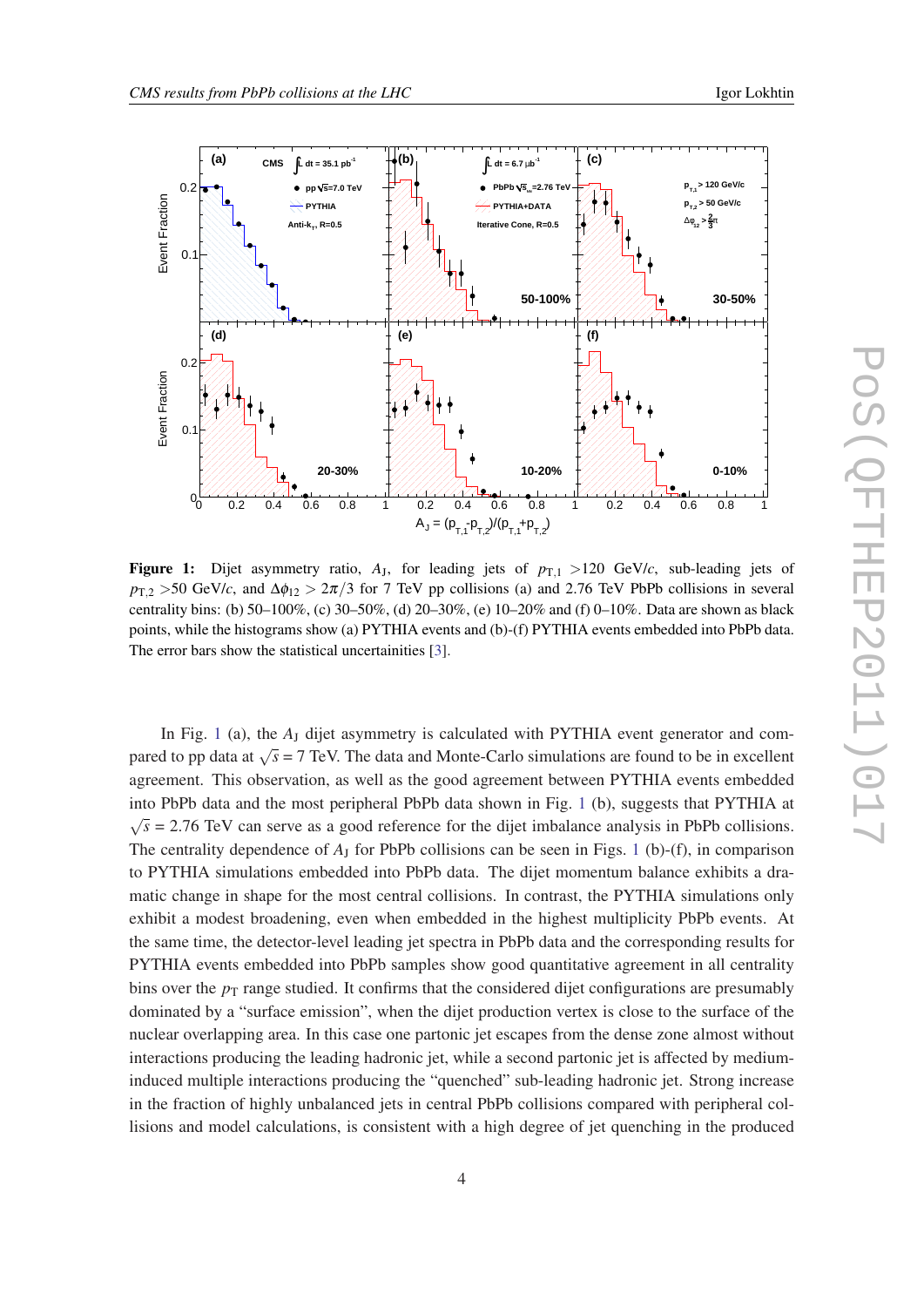matter.

To find the lost ("missing") sub-leading jet energy, the calorimetric measurement was complemented by a detailed study of low  $p<sub>T</sub>$  charged particles in the tracker and by using missing  $p<sub>T</sub>$ techniques. The calorimeter-based momentum imbalance is reflected in the associated track distributions, which show a softening and widening of the sub-leading jet fragmentation pattern for increasing dijet asymmetry, while the high- $p<sub>T</sub>$  components of the leading jet remain nearly unchanged. Studies of the missing transverse momentum projected on the jet axis have shown that the overall momentum balance can be recovered if tracks at low  $p<sub>T</sub>$  are included. In the PbPb data, but not in the simulations, a large fraction of the balancing momentum is carried by tracks having  $p_T < 2$  GeV/*c*. Comparing the momentum balance inside and outside of cones of  $\Delta R = 0.8$  around the leading and sub-leading jet axes demonstrates that a large contribution to the momentum balance in data arises from soft particles radiated at ∆*R* > 0.8 to the jets, a feature which is also not reproduced in PYTHIA simulations. Thus the apparent missing energy was found among the low  $p_T$  particles emitted outside of the sub-leading jet cone.

To further study jet properties in the PbPb environment, the hard component of jet fragmentation function was compared to the fragmentation of jets produced in pp collisions at the same energy. The comparison of fragmentation functions for PbPb and pp events for different centralities shows, that the distribution of charged particle momenta within the jet, normalized to the measured jet energy, looks strikingly the same (within uncertainties) to that seen in the equivalent jet energy produced in pp events [\[4\]](#page-14-0).

As opposite to the case of strongly interacting partonic jets, high transverse energy prompt photons are not expected to be modified by the medium. Hence they provide direct test of perturbative QCD and the information to constrain the nuclear parton distribution functions. However, the measurement of prompt photons is complicated by the large background coming from the electromagnetic decays of neutral mesons produced in the fragmentation of other hard scattered partons. One can suppresses a large fraction of these decay photon background by imposing isolation cuts on the reconstructed photon candidates. CMS has shown photon purity measurement capabilities in pp collisions using the shower shape templates. In PbPb collisions at CMS, this technique was applied for the first time in heavy ion collisions to measure  $E_T$ -spectra of isolated photons with *E*<sub>T</sub> from 20 GeV to 80 GeV in pseudorapidity range  $|\eta|$  < 1.44 [[5](#page-14-0)]. A measurement of direct photon production as a function of event centrality and  $E<sub>T</sub>$  was compared to the next-to-leading order (NLO) perturbative QCD calculations. To characterize the medium effects for hard probes, the nuclear modification factor  $R_{AA}$  is usually used. For prompt photons  $R_{AA} = dN^{\gamma}/(T_{AA} \times \sigma_{pp}^{\gamma})$ , is computed from the PbPb measured yield  $dN^{\gamma}$ , the nuclear overlap function  $T_{AA}$  and the inclusive isolated photon cross-section  $\sigma_{\rm pp}^{\gamma}$  given by the NLO pQCD calculation. The nuclear overlap function  $T_{AA}$  is equal to the number of elementary nucleon-nucleon binary collisions divided by the elementary NN cross section, and can be interpreted as the NN equivalent integrated luminosity per AA collision, at a given centrality. Figure [2](#page-5-0) shows the  $R_{AA}$  as a function of PbPb centrality (defined here through the number of participating nucleons,  $N_{part}$ ) for different  $E_T$  bins. Within statistical uncertainties, no modification for direct photon spectra is observed in PbPb collisions for all centralities with respect to the model calculations scaled by the number of incoherent nucleonnucleon collisions. This establishes the prompt photons as unmodified hard probes in the studies of the produced medium in heavy ion collisions at the LHC.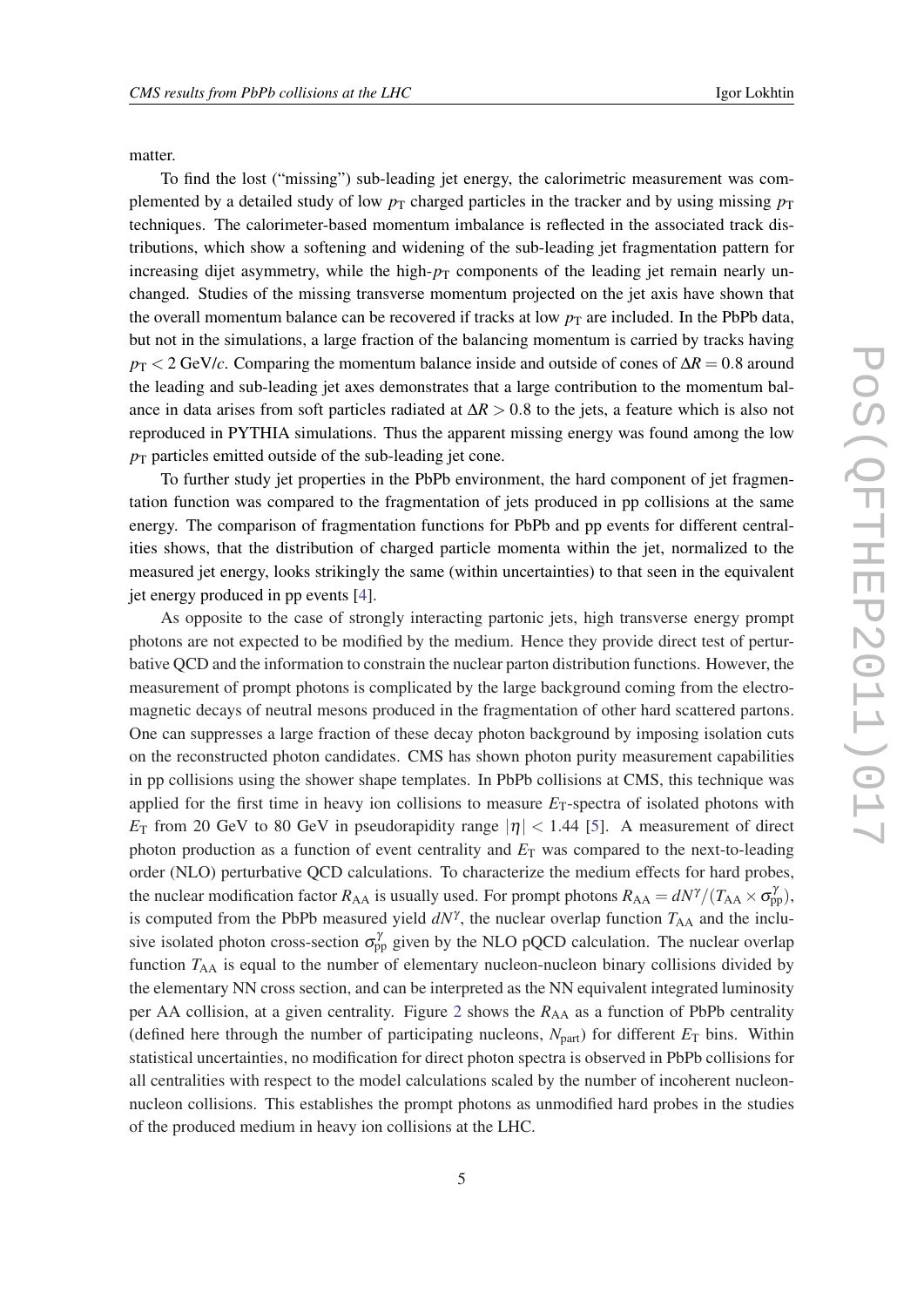<span id="page-5-0"></span>

Figure 2: Nuclear modification factor  $R_{AA}$  as a function of  $N_{part}$  for the five different photon transverse energy intervals [[5\]](#page-14-0).

#### 4. Quarkonia and Z-bosons

Quarkonia (the bound states of charm and bottom quarks) are important for studying QGP since they are predicted to be suppressed in heavy-ion collisions as compared to pp interactions. The magnitude of the suppression for different quarkonia states is expected to depend on their binding energy and on the medium temperature. By selecting events with opposite-sign dimuons, CMS measured production rates and momentum spectra of  $J/\psi$ -mesons and of the  $\Upsilon$  family [\[6,](#page-14-0) [7\]](#page-14-0).

Non-prompt *J*/ψ-mesons (those produced from B-meson decays) are identified at CMS by their displaced decay vertex. Thus the spectra of prompt and non-prompt charmonia were measured separately. The non-prompt  $J/\psi$  suppression is one measure of the medium-induced energy loss of b-quarks. Using data sets from PbPb and pp data at  $\sqrt{s_{NN}} = 2.76$  TeV, the quarkonium production measured in PbPb collisions is compared to expectations from an independent superposition of nucleon-nucleon collisions expressed in terms of the nuclear modification factor:

$$
R_{AA} = \frac{\mathcal{L}_{\text{pp}}}{T_{AA} N_{\text{MB}}} \frac{N_{\text{PbPb}}(Q\bar{Q})}{N_{\text{pp}}(Q\bar{Q})} \cdot \frac{\varepsilon_{\text{pp}}}{\varepsilon_{\text{PbPb}}}.
$$
(4.1)

Here  $T_{AA}$  is the nuclear overlap function,  $\mathcal{L}_{pp}$  is the pp luminosity,  $N_{MB}$  is the measured number of equivalent minimum bias PbPb events,  $\frac{N_{\text{PbPb}}(Q\bar{Q})}{N_{\text{pp}}(Q\bar{Q})}$  is the raw yield ratio, and  $\frac{\varepsilon_{\text{PPb}}}{\varepsilon_{\text{PbPb}}}$  is the multiplicity dependent fraction of the efficiency ( $\frac{\epsilon_{\text{pp}}}{\epsilon_{\text{ppbp}}} \sim 1.17$  for the most central bin).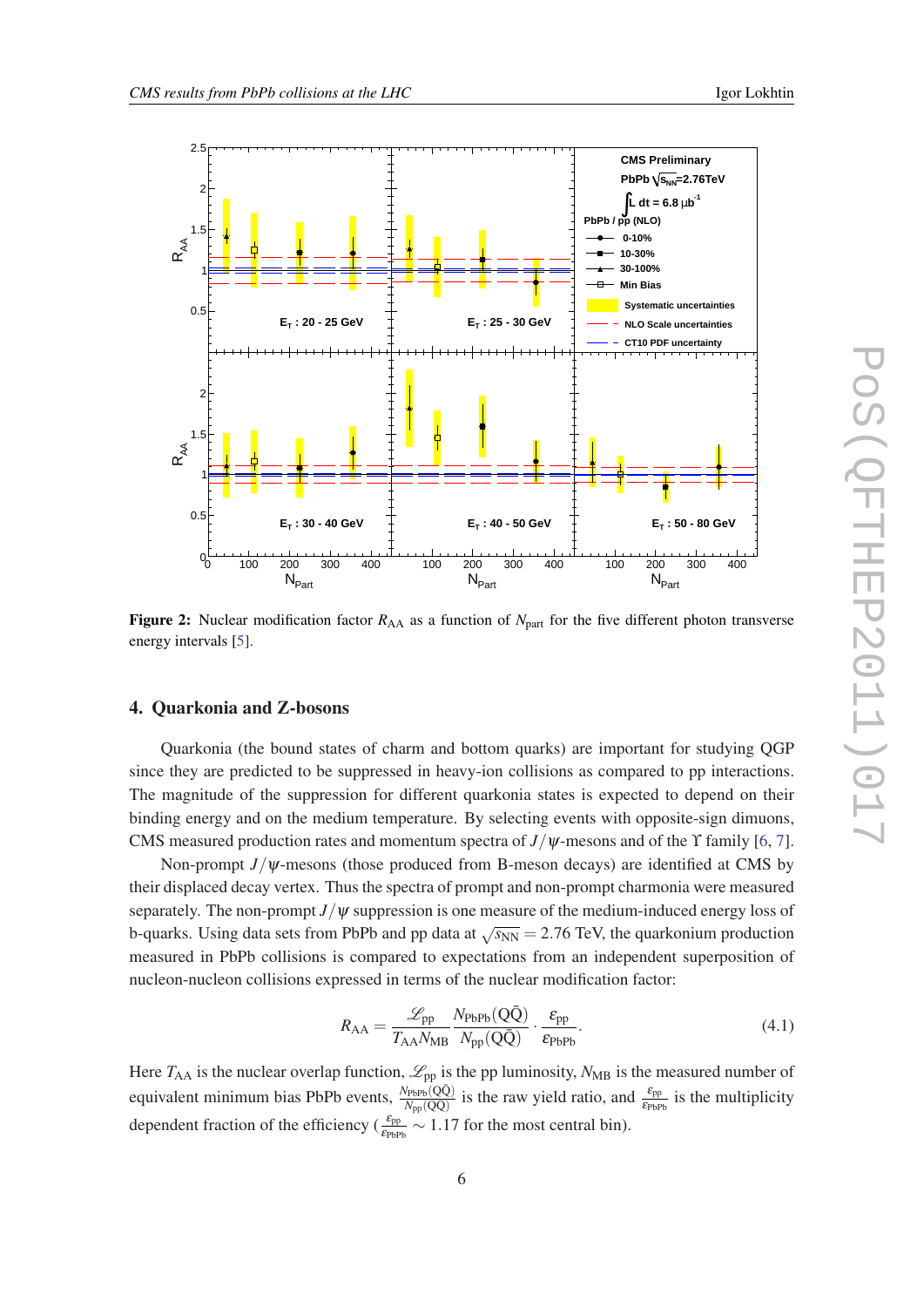

**Figure 3:** Nuclear modification factor  $R_{AA}$  as a function of  $N_{part}$  for prompt  $J/\psi$  (left), non-prompt  $J/\psi$ (center) and  $\Upsilon$  (right). CMS data for prompt  $J/\psi$  and  $\Upsilon$  are compared with the STAR data at RHIC [[6\]](#page-14-0).



**Figure 4:** Dimuon invariant mass distribution in pp (left) and PbPb (right) collisions at  $\sqrt{s_{NN}} = 2.76$  TeV. The same reconstruction algorithm and analysis criteria are applied to both data sets. The solid lines show the result of the extended maximum likelihood fit [\[7](#page-14-0)].

Figure 3 shows the  $R_{AA}$  as a function of PbPb centrality ( $N_{part}$ ) for prompt  $J/\psi$ , non-prompt  $J/\psi$  and  $\Upsilon$  [[6](#page-14-0)]. A strong suppression of prompt  $J/\psi$  with  $p_T > 6.5$  GeV/*c* is measured in central collisions, and already in peripheral collisions, showing a clear dependence with centrality. In the 10% most central collisions, CMS observes a factor five suppression greater than measured by STAR experiment at RHIC. Non-prompt *J*/ψ, though strongly suppressed, show no strong centrality dependence within uncertainties. This is the first hint of b-quark energy loss in the hot medium. Furthermore,  $\Upsilon(1S)$  are suppressed by about 40% in minimum bias collisions. It is showing a suppression of the same order of magnitude as measured at RHIC but with large uncertainty. Since a large fraction of the ϒ(1*S*) yield arises from decays of heavier bottomonium states, this ϒ(1*S*) suppression could be indirectly caused by the suppression of the excited states.

The excellent momentum resolution of the CMS detector results in well-resolved ϒ(1*S*), ϒ(2*S*) and ϒ(3*S*) peaks in the dimuon mass spectrum in pp as well as in PbPb collisions (figure 4). Within the 7–14 GeV/*c* <sup>2</sup> mass range, there are 561 (628) opposite-sign muon pairs in the pp (PbPb) data set  $(p_T^{\mu} > 4 \text{ GeV}/c \text{ and } |\eta^{\mu}| < 2.4$ ). The ratio of  $\Upsilon(2S+3S)/\Upsilon(1S)$  in PbPb and pp collisions benefits from an almost complete cancellation of possible acceptance and/or efficiency differences among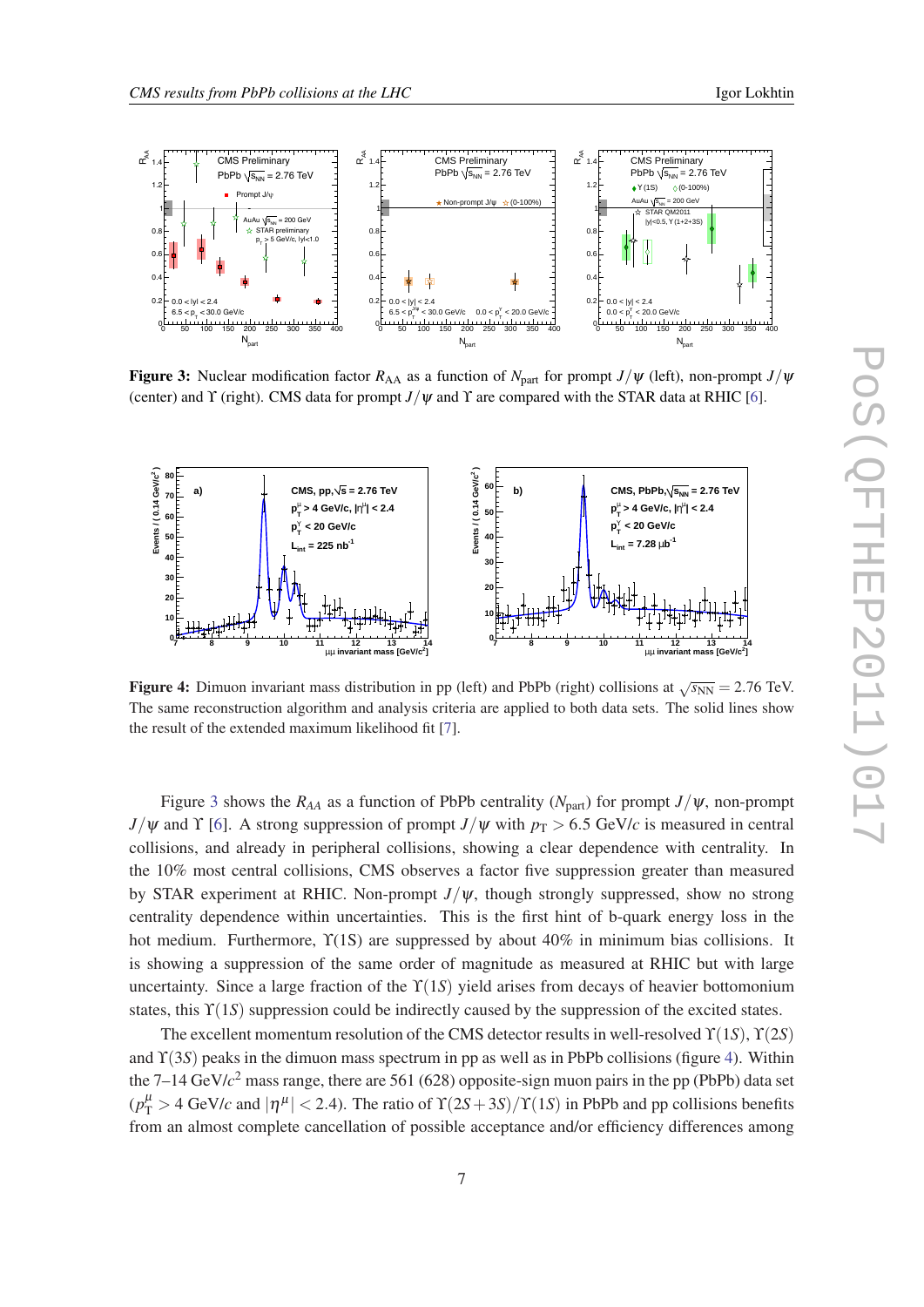

**Figure 5:** The yields of  $Z \rightarrow \mu\mu$  per event: a) *dN*/*dy* divided by the nuclear overlap function  $T_{AB}$  as a function of  $N_{\text{part}}$ , b)  $dN/dy$  versus the Z-boson rapidity *y*, c)  $d^2N/dydp_T$  versus the Z-boson transverse momentum  $p_T$ . Data points are located horizontally at average values measured within a given bin. Vertical lines (bands) correspond to statistical (systematic) uncertainties [\[8](#page-14-0)].

the reconstructed resonances. The double ratio obtained is

$$
\frac{\Upsilon(2S+3S)/\Upsilon(1S)|_{\text{PbPb}}}{\Upsilon(2S+3S)/\Upsilon(1S)|_{\text{pp}}} = 0.31^{+0.19}_{-0.15} \text{ (stat.)} \pm 0.03 \text{ (syst.)},\tag{4.2}
$$

where the systematic uncertainty arises from varying the line shape in the simultaneous fit, thus taking into account partial cancellations of systematic effects.The probability to obtain the measured value, or lower, if the true double ratio is unity, has been calculated to be less than 1%. This is consistent with differential melting of quarkonia states in the high temperatures produced by PbPb collisions, when ϒ(1S) suppression is due to the melting of the excited states only.

The high energy collisions produced at the LHC allowed for the very first time to observe weak bosons, Z and W, in heavy-ion collisions. These weak bosons (like prompt photons) are not expected to interact with the strongly interacting medium and, as such, they provide a good test of perturbative QCD and the initial state nuclear effects. Z decays into pairs of both muons and electrons, as well as decays of W to a muon and a neutrino, were observed by CMS. In particular, the Z-boson yield in PbPb collisions at  $\sqrt{s_{NN}}$  = 2.76 TeV has been measured inclusively and as a function of rapidity, transverse momentum, and event centrality [[8](#page-14-0)]. The number of opposite-sign muon pairs observed in the 60–120 GeV/*c* 2 invariant mass range is 39, corresponding to a yield per unit of rapidity (*y*) and per minimum bias event of  $(33.8 \pm 5.5(\text{stat}) \pm 4.4(\text{syst})) \times 10^{-8}$ , in the  $|y|$ 2.0 range. The data was compared to the NLO perturbative QCD calculations, scaled by the number of elementary nucleon-nucleon collisions (figure 5). Within statistical and systematic uncertainties, no modification is observed with respect to the theoretical calculations. This measurement confirms the validity of the Glauber scaling for perturbative cross sections in nucleus-nucleus collisions at the LHC, and establishes the feasibility of carrying out detailed Z physics studies in heavy-ion collisions with the CMS detector. With PbPb collisions at higher luminosity, the Z boson promises to be a powerful reference tool for final-state heavy-ion related signatures as well as providing a means to study the modifications of the parton distribution functions.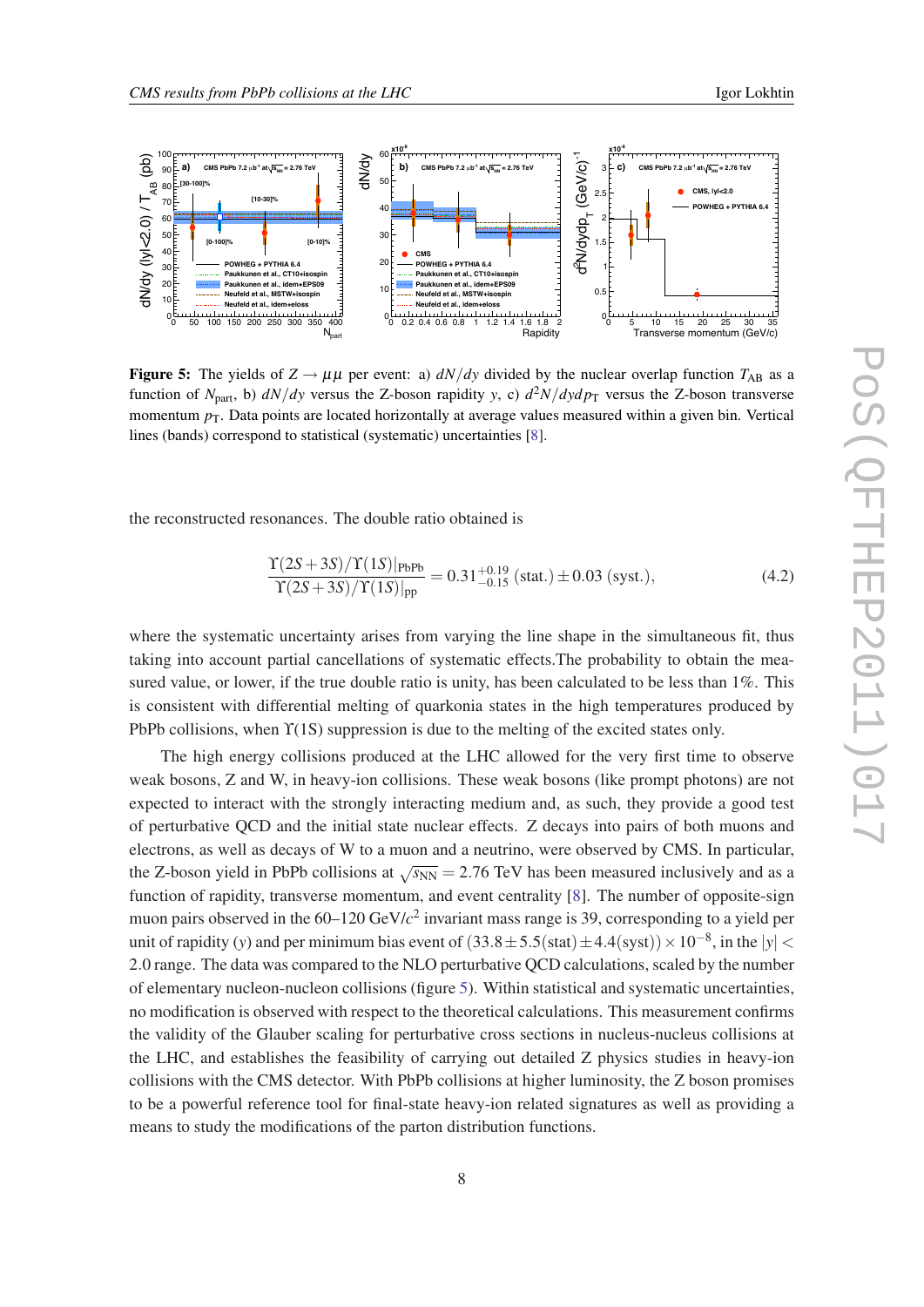#### 5. Multiplicity and spectra

The multiplicity of charged particles produced in the mid-rapidity region is a key global observable to characterize the bulk properties of the matter created in heavy-ion collisions. The multiplicity density  $dN_{\rm ch}/d\eta$  of primary charged hadrons in PbPb collisions was measured with CMS in runs without magnetic field in order to include particles with transverse momenta down to about 30 MeV/*c* [\[9\]](#page-14-0). The number of primary charged hadrons *N*ch was defined as all charged hadrons produced in an event including decay products of particles with proper lifetimes less than 1 cm/*c*. The two methods based on the inner silicon pixel system was used. One technique involved counting the number of reconstructed single particle hits in the pixel detector, while the other formed hit pairs ("tracklets") from the different detector layers. It has been found that the two methods give consistent results (their average difference is smaller than  $1\%$ ). Figure [6](#page-9-0) shows the multiplicity density  $dN_{\rm ch}/d\eta$  in mid-rapidity as a function of event centrality  $(N_{\rm part})$  and  $(dN_{\rm ch}/d\eta)/(N_{\rm part}/2)$ distributions as a function of  $\eta$  in various centrality bins. For the 5% most-central collisions, a primary charged hadron density of  $1612 \pm 55$  is measured by CMS, which represents an increase of a factor of 3 compared to similar measurements at RHIC energies. The *dN*ch/*d*η distributions, measured over the range  $|\eta| < 2.5$ , show weak  $\eta$  dependence (the variation being less than 10%). It was found [\[9\]](#page-14-0) that the collision-energy dependence of the measured hadron multiplicities at central rapidities is well modelled by a power-law function of the type  $a + s_{NN}^n$ .

Another important global observable that is sensitive to the energy density achieved in heavy ion collisions is the transverse energy  $E_T$ . Together with multiplicity measurement it gives information of how the initial energy is converted into particle production. The broad array of CMS calorimeters was used to measure  $dE_T/d\eta$  over a wide range of  $\eta$  [[10](#page-14-0)]. This transverse energy density for the most central PbPb collisions is over 2 TeV per unit pseudorapidity at  $\eta = 0$ , which is about three times higher than at RHIC.

Together with jet measurements, the modification of charged particle  $p_T$ -spectrum compared to nucleon-nucleon collisions at the same energy carries the information on the mechanisms of by which hard partons lose energy traversing the medium. The  $p_T$ -spectrum and nuclear modification factor  $R_{AA}(p_T)$  were measured by CMS for all charged particles with  $p_T$  up to 100 GeV/*c* [[11\]](#page-14-0). This factor was constructed according to the standard way,

$$
R_{\rm AA}(p_{\rm T}) = \frac{d^2 N^{\rm AA}/dp_{\rm T} d\eta}{T_{\rm AA} d^2 \sigma^{\rm NN}/dp_{\rm T} d\eta},\tag{5.1}
$$

where  $N^{AA}$  and  $\sigma^{NN}$  represent the yield of charged particles in nucleus-nucleus collisions and the cross section in nucleon-nucleon collisions, respectively. For this analysis, pp reference was derived from an interpolation that includes CDF and CMS measurements at  $\sqrt{s} = 0.63-7$  TeV [[11\]](#page-14-0). The R<sub>AA</sub> factor is presented as a function of transverse momentum in Fig. [7](#page-9-0) for the six PbPb centrality bins. In the most peripheral events (70–90%), a moderate suppression by a factor of 2  $(R_{AA} = 0.5)$  is observed at low  $p_T$  with  $R_{AA}$  rising gently with increasing  $p_T$ . The suppression is more pronounced in central collisions, as expected from the longer average path lengths traversed by hard-scattered partons as they lose energy in a hot matter.  $R_{AA}$  reaches a minimum value of 0.13 around 6–7 GeV/*c* in the 0–5% centrality. At higher  $p<sub>T</sub>$ , the value of  $R<sub>AA</sub>$  rises and levels of above 40 GeV/ $c$  at a value of approximately 0.5. A rising  $R_{AA}$  at high  $p<sub>T</sub>$  may reflect rather weak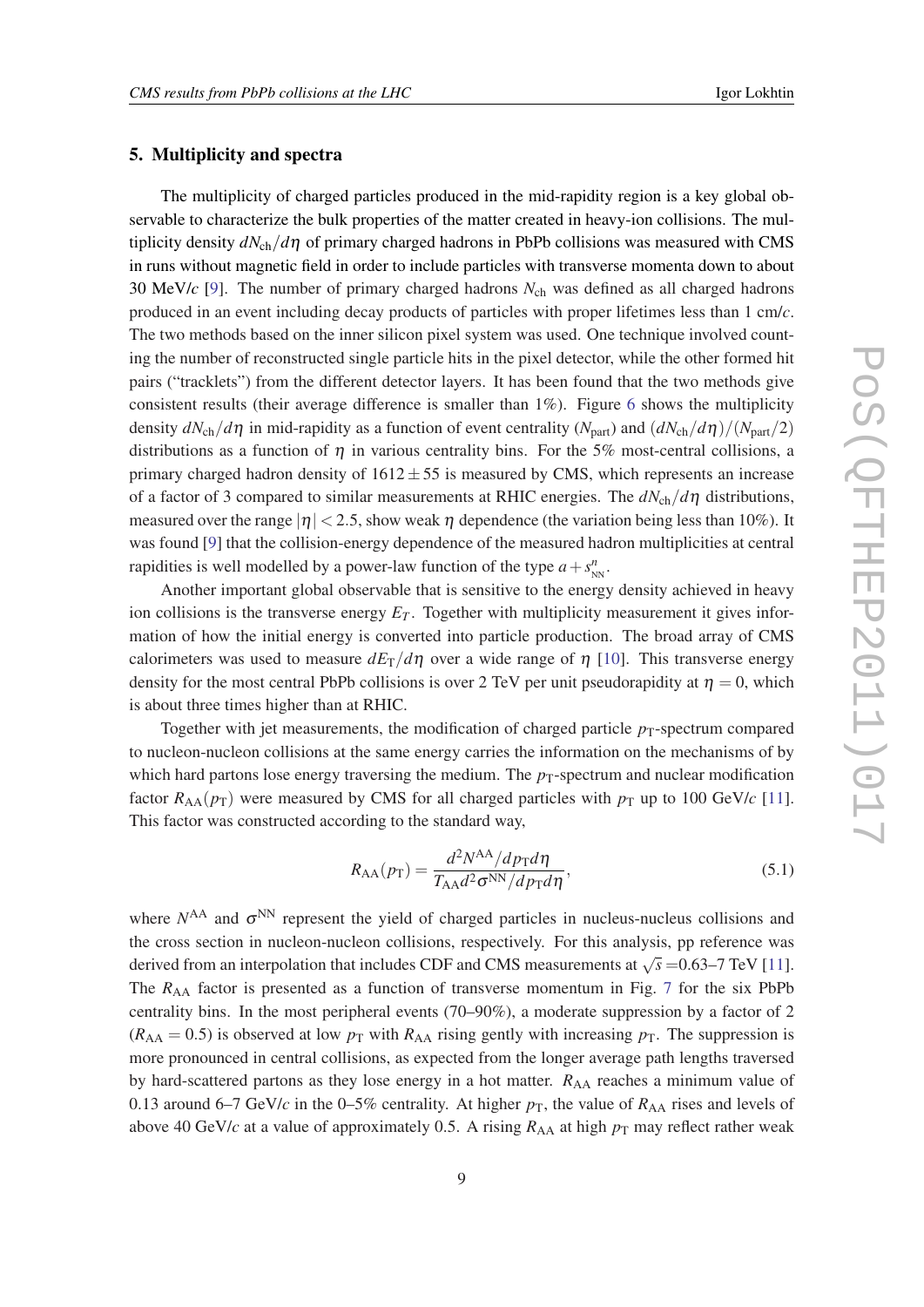<span id="page-9-0"></span>

Figure 6:  $dN_{ch}/d\eta|_{\eta=0}$  as a function of PbPb centrality (left) and  $dN_{ch}/d\eta/(N_{part}/2)$  distributions as a function of  $\eta$  in various centrality bins (right). For the left plot CMS data (solid circles) are compared with the ALICE (open squares). The inner green band shows the measurement uncertainties affecting the scale of the measured distribution, while the outer gray band shows the full systematic uncertainty [[9\]](#page-14-0).



Figure 7: Nuclear modification factor  $R_{AA}$  (filled circles) as a function of  $p_T$  for six centrality intervals. The error bars represent the statistical uncertainties, and the yellow boxes – the  $p<sub>T</sub>$ -dependent systematic uncertainties. An additional systematic uncertainty from the normalization of nuclear overlap function  $T_{AA}$ , common to all points, is shown as the shaded band around unity in each plot [\[11\]](#page-14-0).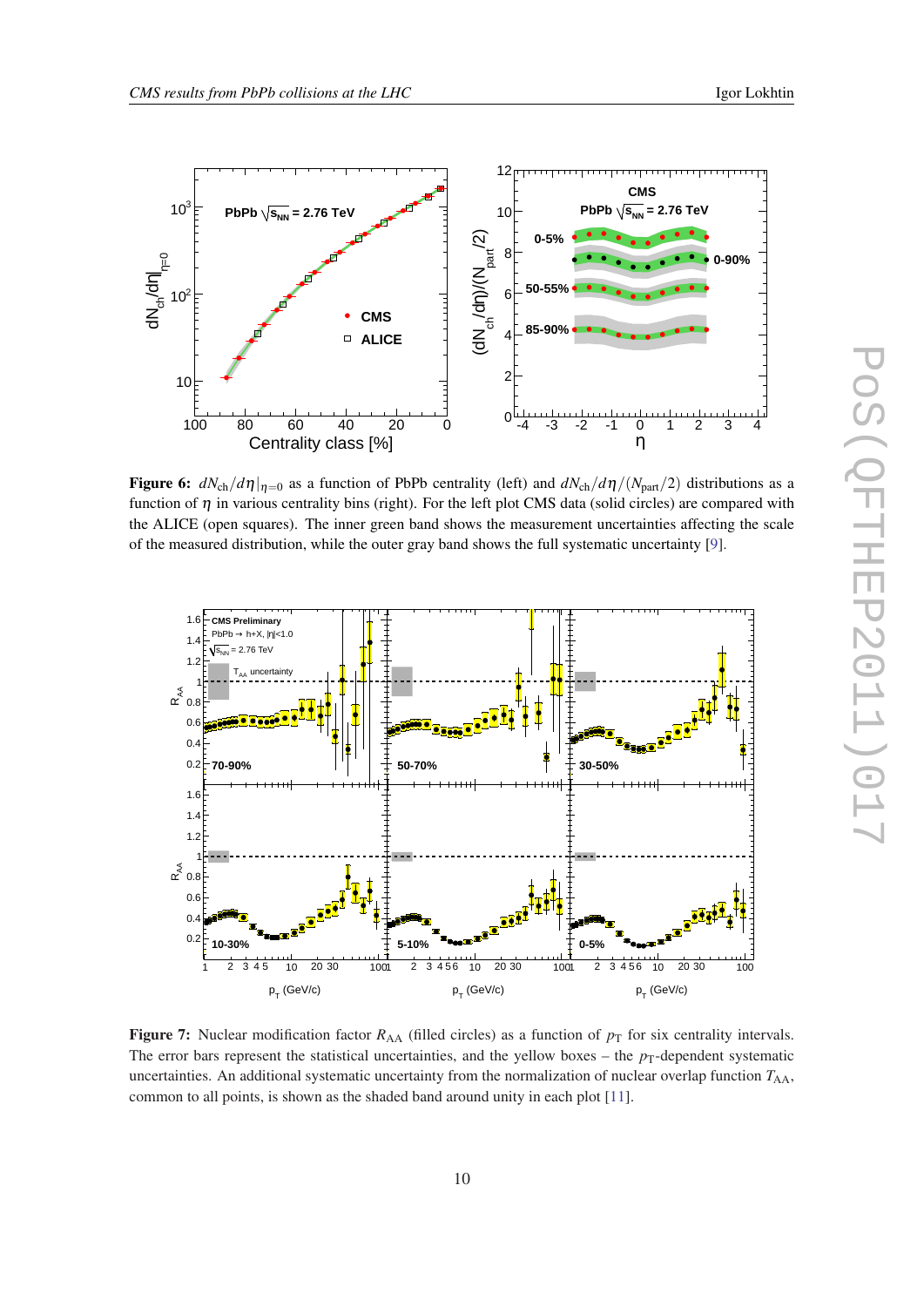energy dependence of medium-induced partonic energy loss. It was shown [[11\]](#page-14-0) that the result is consistent with the values of  $R_{AA}$  measured by the ALICE within experimental uncertainties.

#### 6. Long-range azimuthal correlations

Measurements of dihadron azimuthal correlations provide a powerful tool to study the properties of the strongly interacting medium created in ultrarelativistic nuclear collisions. At RHIC, dihadron azimuthal correlation measurements extending to large relative pseudorapidities resulted in the discovery of a ridge-shaped correlation in central AuAu collisions between particles with small relative azimuthal angles ( $|\Delta \phi| \approx 0$ ), out to very large relative pseudorapidities ( $|\Delta \eta|$ ). A striking ridge structure has also been observed in very high multiplicity proton-proton collisions  $\sqrt{s} = 7$ TeV at the LHC by the CMS Collaboration [\[12\]](#page-14-0), posing new challenges to the understanding of these long-range correlations. Moving onto PbPb collisions, dihadron correlations have been systematically studied at CMS as a function of centrality and particle transverse momentum [\[13](#page-14-0), [14\]](#page-14-0). An example of the two-dimensional correlations for trigger particles with  $4 < p_T^{\text{trig}} < 6 \text{ GeV}/c$  and associated particles with  $2 < p_{\rm T}^{\rm assoc} < 4 \ {\rm GeV}/c$  is shown in Fig. [8,](#page-11-0) starting from 0-5% corresponding to the most central collisions in the upper left-hand corner, to the 70-80% bin corresponding to the most peripheral ones in the lower right-hand corner. In the 0–5% most central PbPb collisions, a clear and significant ridge-like structure is observed at  $\Delta \phi \approx 0$ , which extends all the way to the limit of the measurement of  $|\Delta \eta| = 4$ . For more peripheral collisions, a cos(2 $\Delta \phi$ ) component becomes prominent, which is attributed to the elliptic flow effect. It has been found [\[13](#page-14-0)] that the observed long-range ridge-like structure is most evident in the intermediate transverse momentum range,  $4 < p_{\rm T}^{\rm trig} < 6$  GeV/*c*, and decreases to almost zero for  $p_{\rm T}^{\rm trig}$  $_{\text{T}}^{\text{trg}}$  above 10–12 GeV/*c*. In addition, a Fourier decomposition of the one-dimensional ∆φ-projected correlation functions in the ridge region (2 <  $|\Delta \eta|$  < 4) was analyzed [\[14](#page-14-0)]. Higher order flow harmonics have been extracted as a function of centrality and transverse momentum, providing essential insights to the viscosity and initial condition of the PbPb collision system. The very broad solid-angle coverage of the CMS detector and the statistical accuracy of the sample analyzed provide significantly improved observations of short- and long-range particle correlations over previously available measurements.

#### 7. Elliptic flow

In non-central heavy ion collisions, the initial spatial asymmetry of the collision zone leads to anisotropies in the final state charged hadron emission. This collective behavior is known as "flow" and is the result of the hydrodynamic expansion of the matter produced in the collision zone and is driven by pressure gradients. The strength of this flow is measured through a Fourier expansion of the charged hadron azimuthal distributions with respect to the reaction plane, defined by the impact parameter vector and collision direction. In particular, the elliptic flow parameter,  $v_2$ , is defined as the second harmonic coefficient in the Fourier expansion of the particle azimuthal distribution with respect to the reaction plane:

$$
\frac{dN}{d\varphi} = \frac{N_0}{2\pi} [1 + 2v_1 \cos(\varphi - \Psi_R) + 2v_2 \cos 2(\varphi - \Psi_R) + \ldots],\tag{7.1}
$$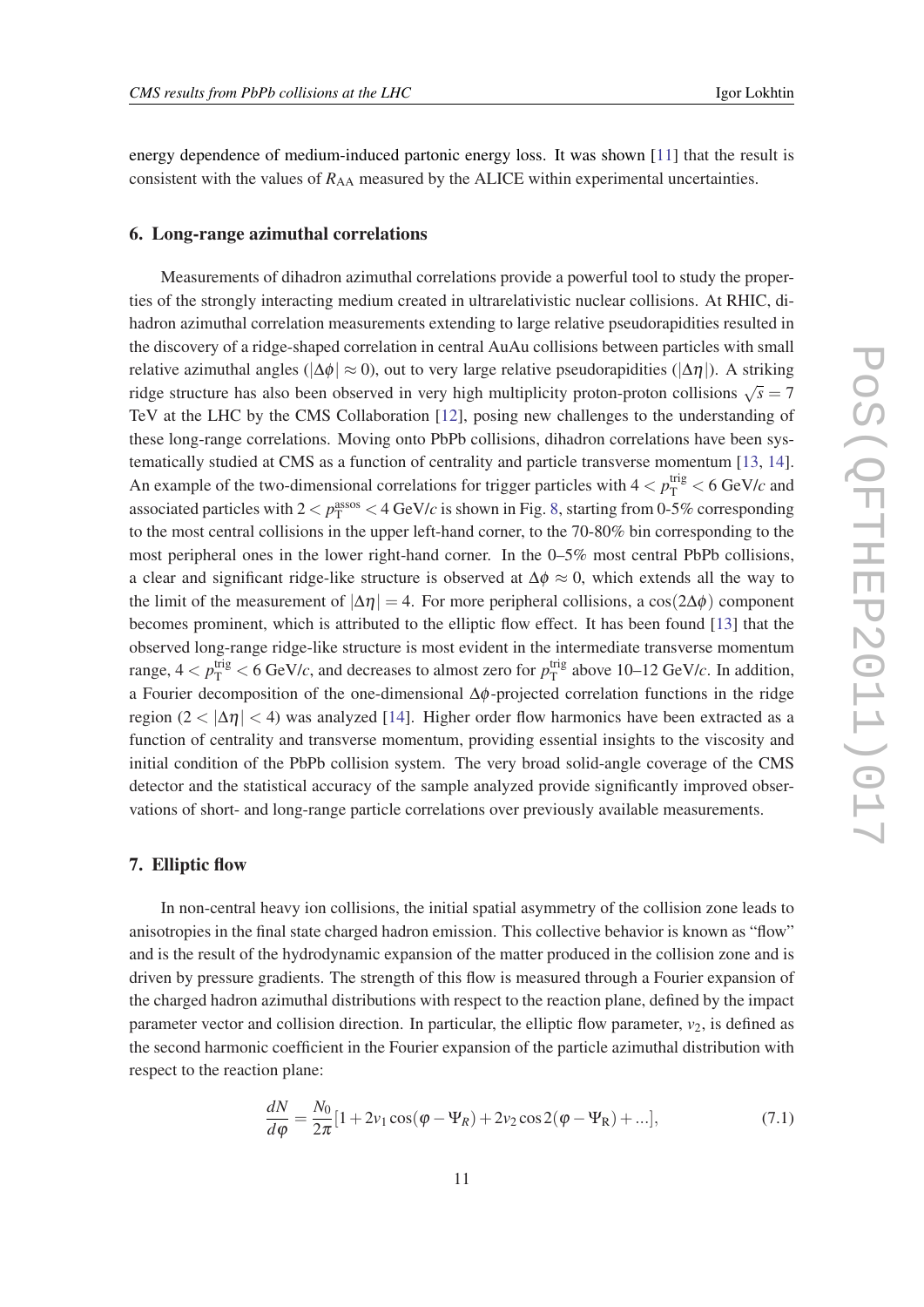

<span id="page-11-0"></span>

**Figure 8:** Two-dimensional per-trigger-particle associated yield of charged hadrons as a function of  $\Delta \eta$ and  $\Delta\phi$  for  $4 < p_{\rm T}^{\rm trig} < 6$  GeV/*c* and  $2 < p_{\rm T}^{\rm assos} < 4$  GeV/*c* in 12 centrality classes of PbPb collisions. The centrality labeling is such that 0-5% is the most central five percent of PbPb collisions [[14\]](#page-14-0).

where  $\Psi_R$  is the true reaction plane angle and  $N_0$  stands for full multiplicity. Then  $v_2$  is the average over particles of  $\cos(2(\varphi - \Psi_R))$ . The higher-order coefficients of interest are *v*<sub>3</sub> (triangular flow),  $v_4$  (quadrangular flow),  $v_5$  (pentagonal flow), and  $v_6$  (hexagonal flow).

The detailed measurements of the elliptic flow parameter and the higher harmonics (up to 6th order) as a function of centrality, transverse momentum and pseudorapidity were conducted at CMS [\[15](#page-14-0), [16](#page-14-0)] using charged tracks reconstructed in the silicon tracker. The analysis was performed using 2.31 million PbPb events selected with a minimum bias trigger. The elliptic flow analysis was performed at CMS using several methods, including event plane, 2- and 4-particle cumulants and Lee-Yang Zeros (LYZ) [\[15](#page-14-0)]. Higher order flow analysis was performed with selected meth-ods [[16\]](#page-14-0). The odd harmonics,  $v_3$  and  $v_5$ , were measured using the 2-particle cumulant method. Additionally, the fourth harmonic, *v*<sup>4</sup> was measured using the LYZ method and 3 and 5-particle cumulant methods, and the sixth harmonic,  $v_6$  was measured using the LYZ method. For the event plane method, elliptic flow was measured with respect to event planes determined from tracks in the backward ( $-2 < \eta < -1$ ) and forward ( $1 < \eta < 2$ ) pseudorapidity regions. This provides a gap of  $1 < \Delta \eta < 3.4$  between the tracks used in the elliptic flow measurement and those used in the event plane determination, which is expected to reduce the effect of non-flow correlations on the measurement. The cumulant method measures flow by a cumulant expansion of multi-particle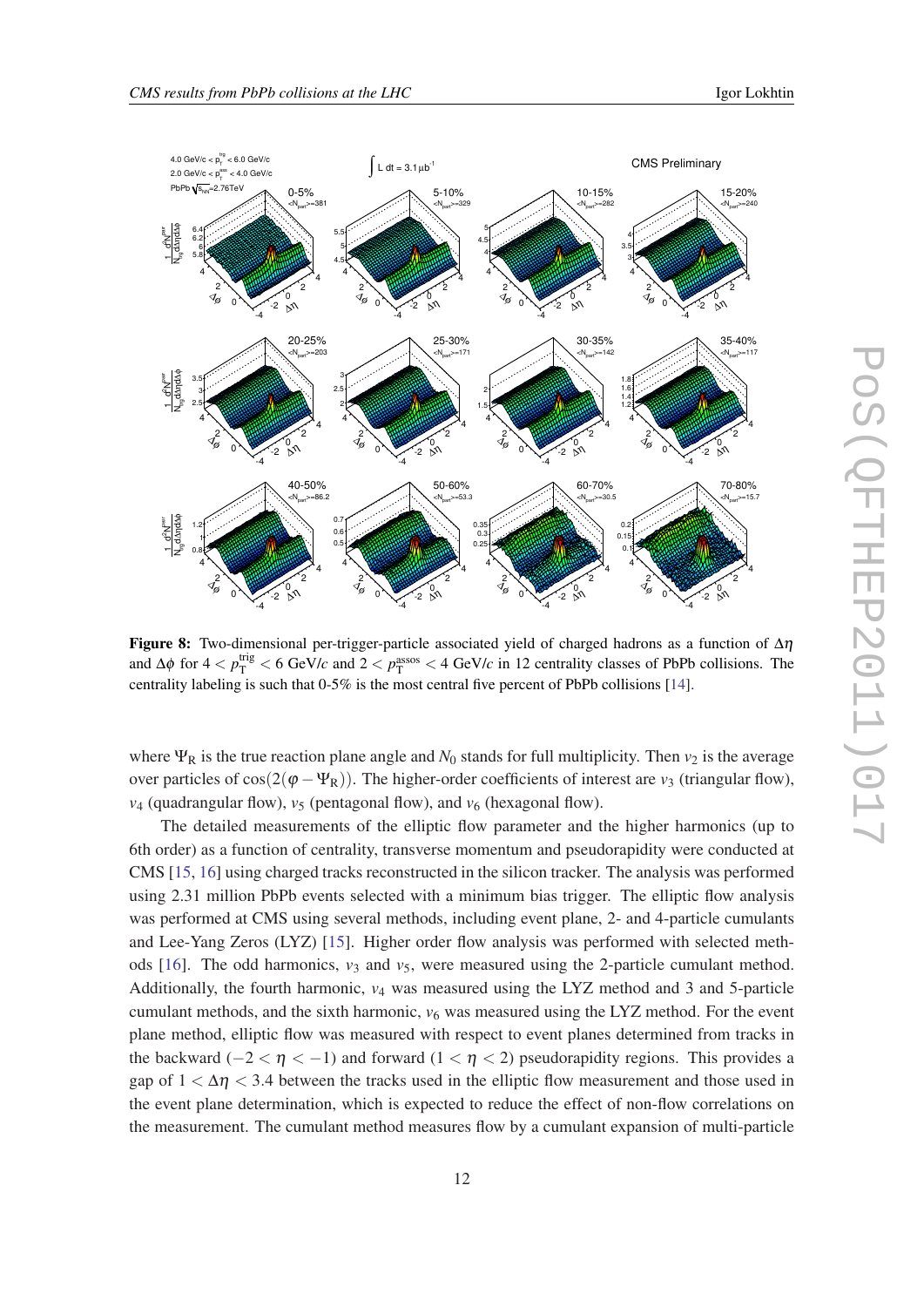<span id="page-12-0"></span>

Figure 9: Elliptic flow coefficient  $v_2$  obtained by different methods as a function of  $p_T$  at  $|\eta| < 0.8$  for the 12 centrality classes. The error bars show the statistical uncertainties only [\[15](#page-14-0)].



Figure 10: Elliptic flow coefficient  $v_2$  obtained by different methods as a function of  $\eta$  at  $0.3 < p_T < 3.0$ GeV/*c* for the 12 centrality classes. The error bars show the statistical uncertainties, and boxes give the systematic uncertainties [[15\]](#page-14-0).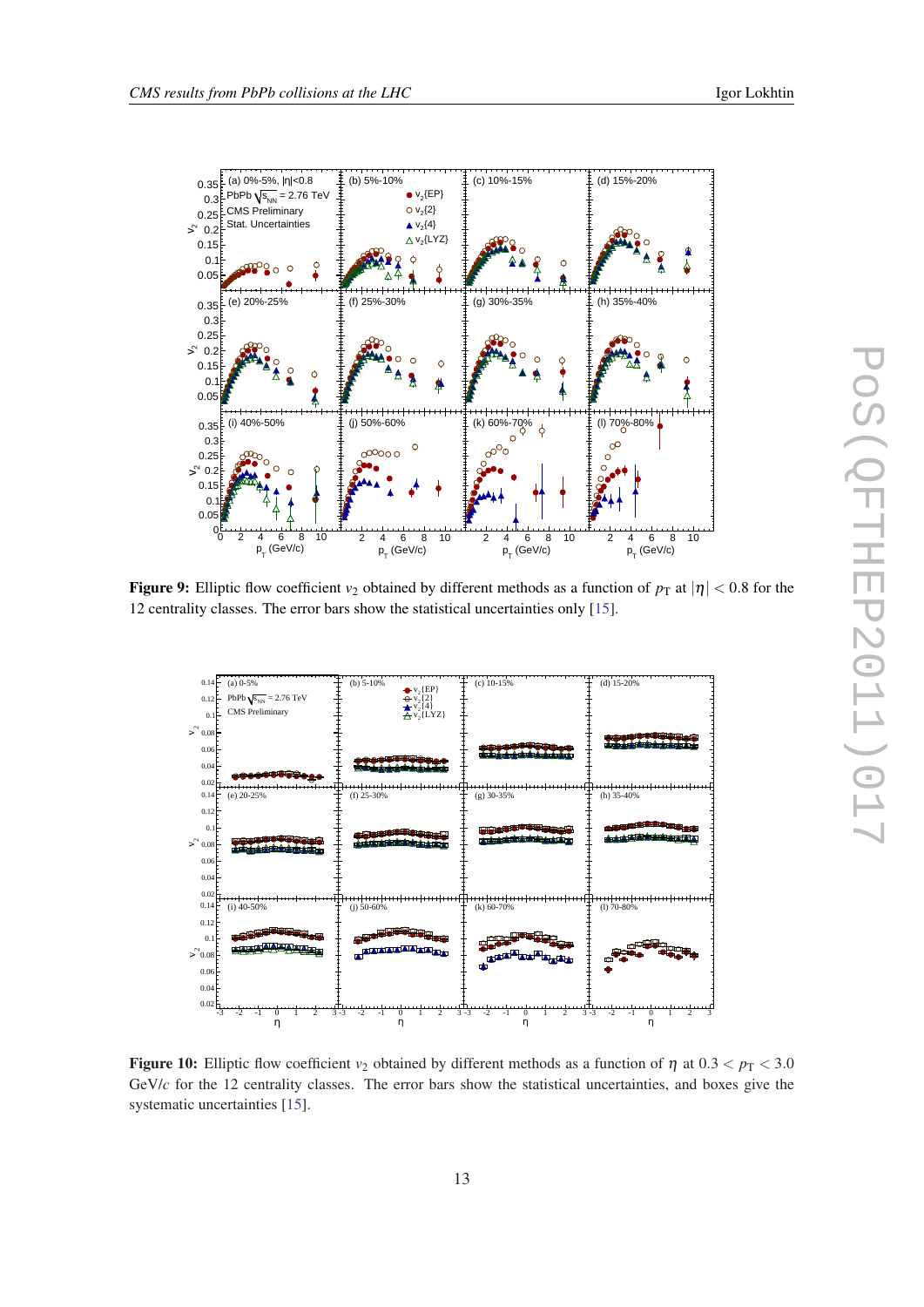azimuthal correlations, and the flow harmonics are obtained from the cumulant terms of the expansion. The cumulant of the *k*-particle correlation, called the *k th* order cumulant, removes the contribution of all lower order correlations and so is expected to remove the effect non-flow correlations between less than *k* particles. To calculate the cumulant expansion, a generating function of the multiparticle correlations in a complex plane was used. The LYZ method uses the largeorder behavior of the cumulant expansion, rather than explicitly computing cumulants at a given order. The flow signal is obtained from the zeros in the complex plane of a generating function of azimuthal correlations.

Figures [9](#page-12-0) and [10](#page-12-0) show  $p_T$ − and  $\eta$ −dependencies of elliptic flow coefficient  $v_2$  obtained with different methods for 12 centrality classes [[15\]](#page-14-0). The four methods show differences consistent with their expected sensitivities to non-flow contributions. The method which is most affected by these is the 2-particle cumulant, while the 4th-order cumulant and the LYZ method being much less sensitive to such non-flow contributions. The value of  $v_2$  increases from central to peripheral collisions as expected if the anisotropy is driven by the spatial anisotropy in the initial state. The transverse momentum dependence shows a rise of  $v_2$  up to  $p_T \sim 3$  GeV/*c* and then a decrease (as expected due to the significant influence of jet component at high  $p<sub>T</sub>$ ). Only a weak  $\eta$ -dependence of  $v<sub>2</sub>$  is observed, except in the most peripheral events, which are more affected by non-flow correlations. The integrated  $v_n$  values at mid-rapidity as a function of event centrality was also measured [[16\]](#page-14-0). It has been found that the flow effect is strongest for semi-peripheral events and in the second harmonic  $v_2$ . The higher order even harmonics,  $v_4$  and  $v_6$ , show similar trends as  $v_2$ , although this is less pronounced in the case of  $v_6$ . The  $v_3$  value is weakly dependent on centrality and remains sizable even for the most central collisions. These measurements may be used in conjunction with hydrodynamics calculations as a test of the theoretical models of the initial conditions.

#### 8. Summary

Thanks to its very large acceptance, fine granularity electromagnetic and hadronic calorimetry, superior muon and tracking systems, and powerful data acquisition and trigger systems, CMS is an excellent device for the study of hard probes of quark-gluon matter as well as global event characteristics in heavy-ion collisions at the LHC. First CMS results from PbPb collisions at the energy √  $\bar{s}_{NN} = 2.76$  TeV show a number of exiting collective features. The overall picture that emerges from the global event observables (multiplicity and spectra, long- and short-range dihadron azimuthal correlations, elliptic flow) is that strongly interacting matter with hydrodynamical properties has been created.

One of the most striking observations related to the hard probes is the large, centrality-dependent, imbalance in the energy of the two jets, as measured in the CMS calorimeters. Together with the strong suppression of inclusive high- $p<sub>T</sub>$  hadron yield, significant increase in the fraction of highly unbalanced jets in central PbPb collisions compared with peripheral collisions and model calculations, is consistent with a high degree of jet quenching in the produced matter. The complementary study with tracker using missing  $p<sub>T</sub>$  techniques shows that the jet energy loss spreads over low  $p<sub>T</sub>$ and large angles. At the same time, the distribution of charged particle momenta within the jet, normalized to the measured jet energy, looks the same in pp and PbPb collisions.